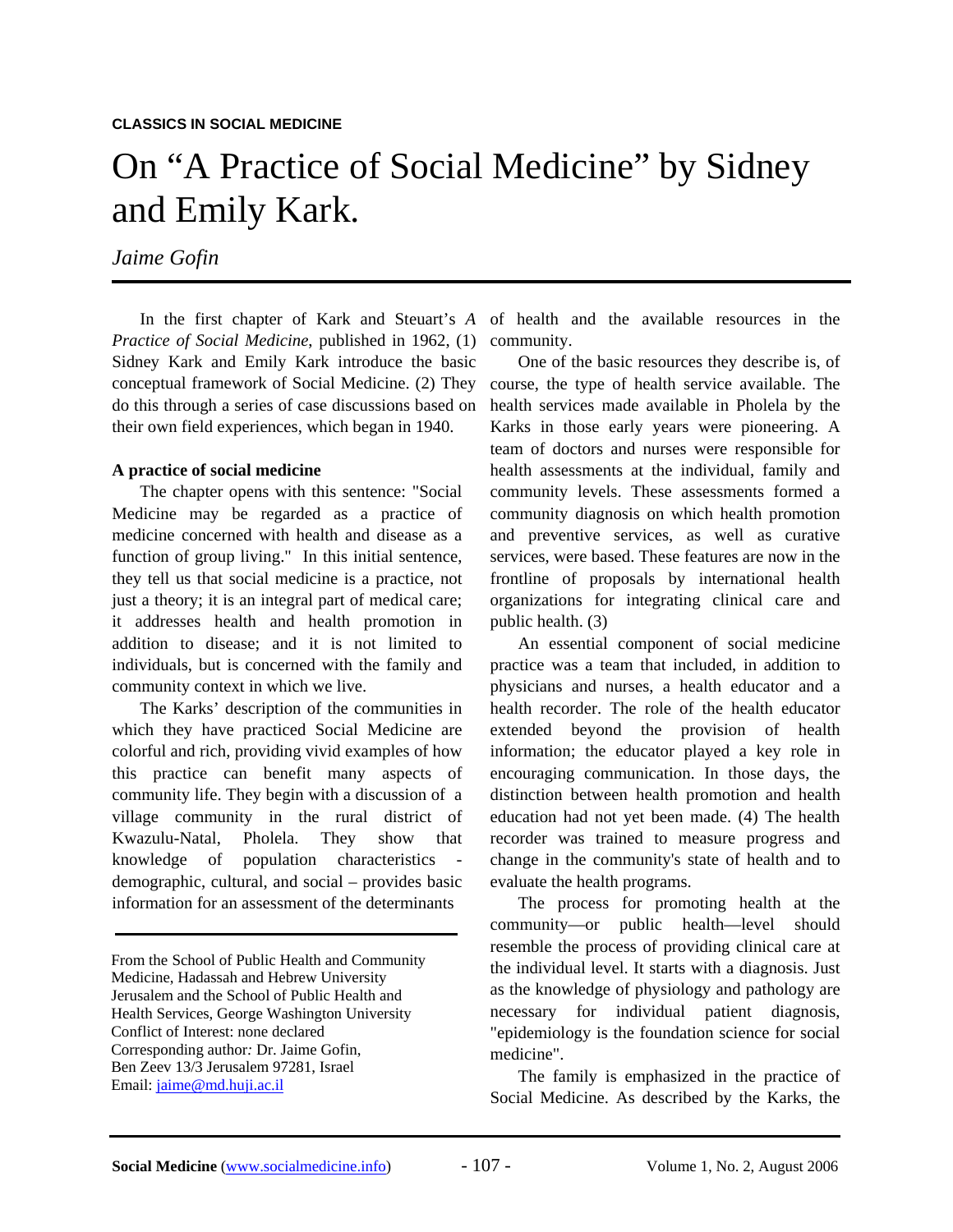family is the "primary group", which has "intimate and enduring qualities" that health practitioners should strive to know through face-to-face relationships, especially with regard to their habits, feelings, and beliefs.

Individual care was conducted within the "family diagnosis", which required epidemiological, as well as clinical skills. A contemporary of the Karks, John Rodman Paul defined clinical epidemiology as "a marriage between quantitative concepts used by epidemiologists to study disease in populations and decision-making in the individual case which is the daily fare of clinical medicine". (5) Integrating epidemiology into the work of a family physician was an innovative and important professional shift at the time.

The chapter provides a case illustration of these methods in industrial Durban, a mixed ethnic community. This begins with a detailed and precise analysis of children with nutritional failure. Through a meticulous, detailed but relatively simple, study of 600 families, randomly selected and conducted by nurses, they were able to identify and characterize the elements of an abnormal family-life-situation, described as social pathology, which were considered as determinants of their health status. The health of the child is assessed within his/her family-life-situation. Without an understanding of the family, it would not be possible to reach an adequate diagnosis.

Conducting research is an important part of health services, and was a distinctive mark of the Karks' work. Research includes collecting and analyzing demographic data, information about the health status of community members and data about their cultural, social and behavioral characteristics. Information about the habitat and environment was an integral part of the diagnosis. Thus, measurement of meteorological variables, such as rainfall, temperatures and humidity was performed. In fact, the authors tell us that an observation unit for meteorological measurements was installed in Pholela, and was considered



Pholela, South Africa; Photo courtesy of Dr. Jeremy Kark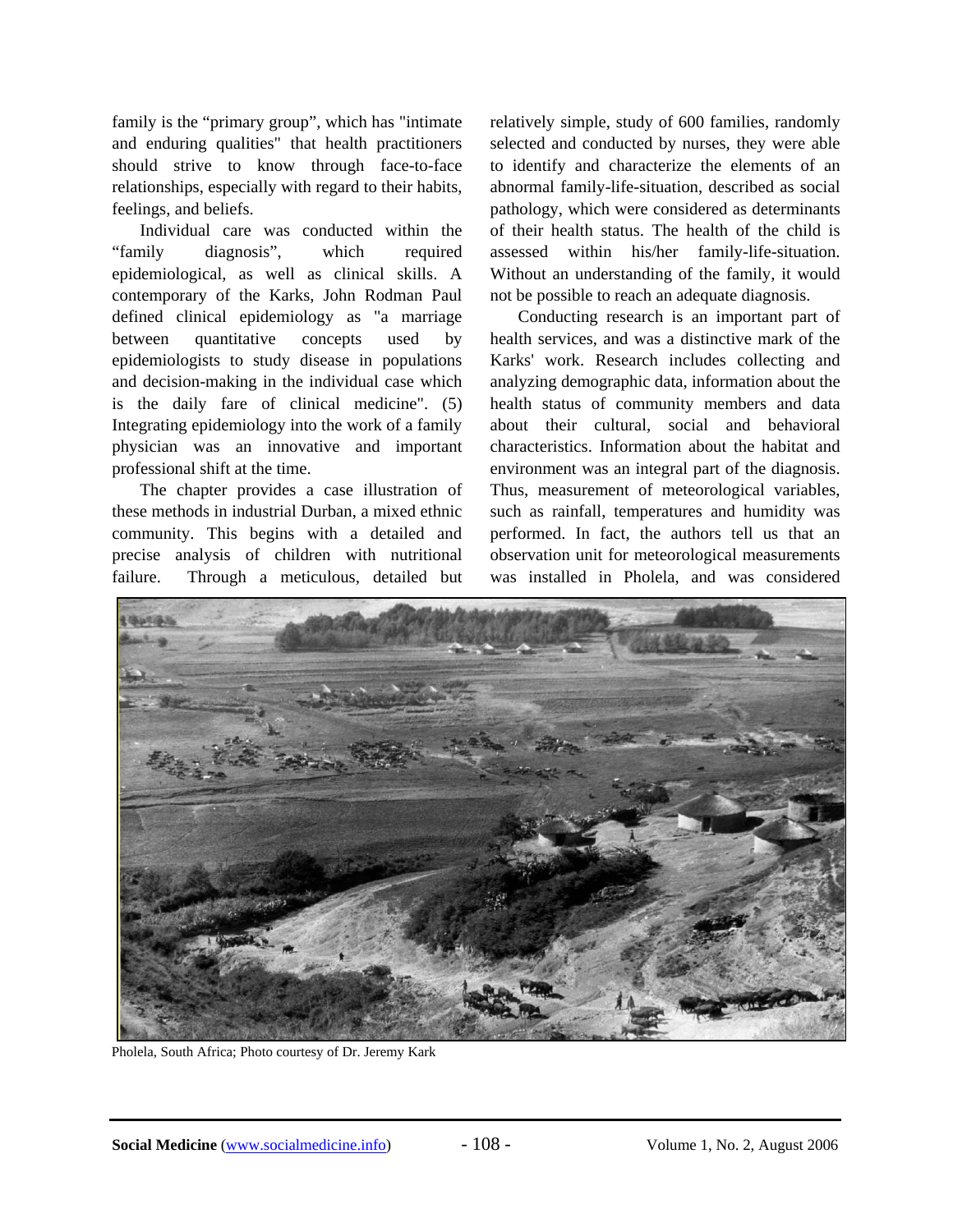a part of the primary health care services. This was quite an innovative approach forty years before the Alma Ata Declaration on Primary Care!

The initial community assessment was followed by ongoing surveys that revealed deficiencies in sanitary conditions and in the consumption of meat, milk and green vegetables. Consequently a demonstration unit was established at the health center to deal with these two urgent health problems. Two pioneering intervention programs were established: an inexpensive model latrine to improve sanitary conditions and a vegetable garden in which the staff and members of the community, including patients and school children, were involved. The vegetable garden program included nutritional education and also aspects of community development, such as agricultural techniques, a farmer association and a local market for home produce. (6) Not all these activities were successful, and while the evaluation showed that the home gardening was accepted, it also showed that the sanitary programs were much less successful. Studies of these issues found that cultural and belief systems were discordant with these interventions and explained the low response to these new health programs.

Finally, teaching was an integral part of the Karks' vision of health services. Teaching carried out in the "community laboratory" was a comprehensive program based on health and disease, as they were expressed at the primary care level. Students of various health professions participated in clinical and in community health studies in family practice and were thus involved in all aspects of social medicine including the care of individuals, family and community. Student involvement was crucial in the design of community health education projects. These education projects linked epidemiological studies to the "social and cultural changes". In this way students recognized the "importance of associating *what* people do with the *why* of their so doing".

In summary, this pioneer practice of Social Medicine in the 1940's and 1950's integrated clinical care and public health through:

1. Consideration of the community as a whole;

2. Recognition that behavioral, cultural and social characteristics were crucial components of assessment of health and of planning of care;

3. Provision of health care by a team;

4. Use of epidemiology as a tool for the assessment of health determinants and evaluation of care;

5. Use of teaching and research as integral parts of health services.

The genesis of the Kark and Steuart book lay in their 20 years of field experience of Primary Care with community-orientation, in the framework of the particular socio-economicpolitical context of South Africa. Through this work Sidney and Emily Kark demonstrated their commitment to the health of the African population.

### **Who were Sidney and Emily Kark?**

Sidney Kark's broad view of the social, cultural, economic and political determinants of health found expression in many publications, such as "The economic factor in the health of Bantu in South Africa", (7) and "Problems of national health", both of which were written while Kark was a medical student. (8) Together with Emily Kark, he founded the Society for the Study of Medical Conditions Among the Bantu. (9)

Based on their work and activities as medical students in Witwatersrand University Medical School, Sidney and Emily Kark were recruited in 1940 by the Secretary of Health of the Governmental Health Department of South Africa to create a Pholela Health Unit in the rural area of what is today Kwazulu-Natal. (10) Services offered at the Pholela Health Unit went beyond what was offered at a typical clinic setting. This Unit embraced a new concept of health care service - the community health center. It integrated individual-based treatment with community health activities. The model of health care created in Pholela was eventually adopted throughout the country in a nationwide network of 44 community health centers. The Pholela Unit itself later became part of the Institute of Family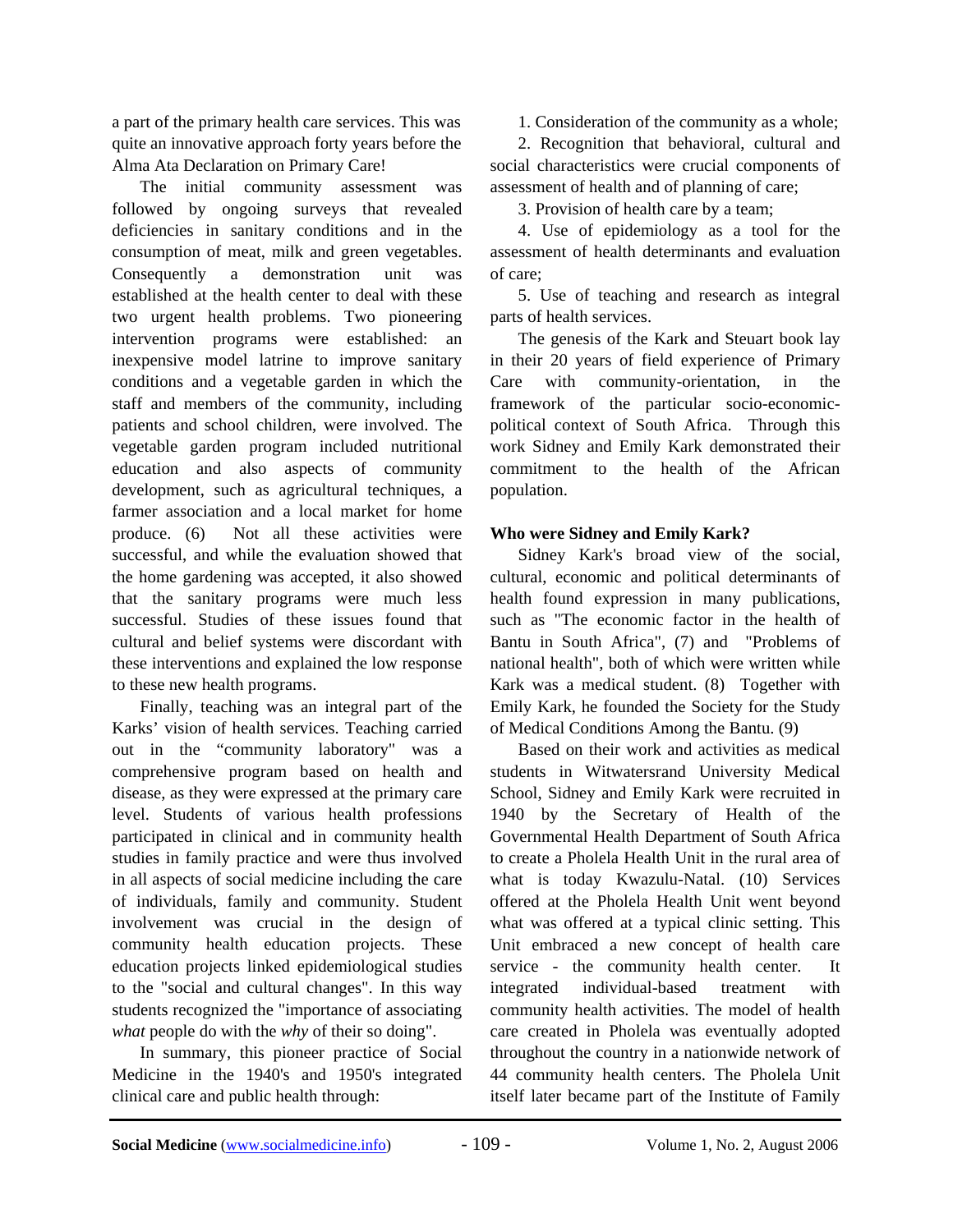and Community Health in Durban. (9,10) In 1946, Sidney Kark was named as Director of this Institute, and later, became the Chair of Social, Preventive and Family Medicine of Natal University Medical School in Durban.

Over 200 health centers were planned for South Africa along the lines proposed by Kark. Unfortunately, changes in the government of South Africa--which introduced the apartheid policy--initially interrupted the development of new health centers, and ultimately forced the closure of all centers. Sidney Kark was compelled to leave the country at this time, as these closures were emblematic of the apartheid regimen's efforts to negate his ideas and dismantle his achievements. (11)

In 1958, Sidney Kark became founding chairman of the Department of Epidemiology in the School of Public Health at the University of North Carolina in Chapel Hill. As planned, a year later he and Emily Kark left North Carolina for Jerusalem, where, together with multidisciplinary team of their colleagues from Durban, they established the Department of Social Medicine of the Hebrew University (9) and the Hadassah Medical Organization. In 1960 the Department established a Master in Public Health (MPH) program for Israeli health workers and in 1970, an International MPH Program was created. Together these programs have some 1200 graduates from 85 countries.

It was at the Pholela Health Center and in Durban that the Karks developed the "seeds" of what Kark later named the "community oriented primary care" (COPC) approach. They introduced these COPC concepts in Jerusalem at the Kiryat Hayovel Community Health Center. This health center became the base of the Department of Social Medicine in which COPC was practiced, developed, demonstrated, evaluated and taught to students of health sciences in Jerusalem. (6)

Throughout his professional life, Sidney Kark integrated clinical knowledge, rigorous research methodologies and social justice into his practice of medicine and public health. Kark's keen oral and written communication skills enabled him to reach varied cultures and diverse professions in introducing the COPC approach and causing change in how medicine and public health are practiced worldwide. (12) Sidney was a prolific writer, and published a number of books. In 1962, his first book described his concepts of social medicine. (2) His second book *Epidemiology and Community Medicine*, (13) emphasized the essential role of epidemiology in this branch of medicine. Later he merged his ideas into what is now know as Community Oriented Primary Care, and published a book, which firmly established this approach as a science: *The Practice of Community Oriented Primary Health Care*. (14) In 1994, the publication of abook on COPC in Spanish, which was prepared and edited by SL Kark and his team, (15) is a clear indication of the support that Kark gave to the work on community orientation initiated by us in Spain in 1986. (16)

Sidney and Emily Kark's latest book



Dr. Emily Kark, Photo courtesy of Dr. Jeremy Kark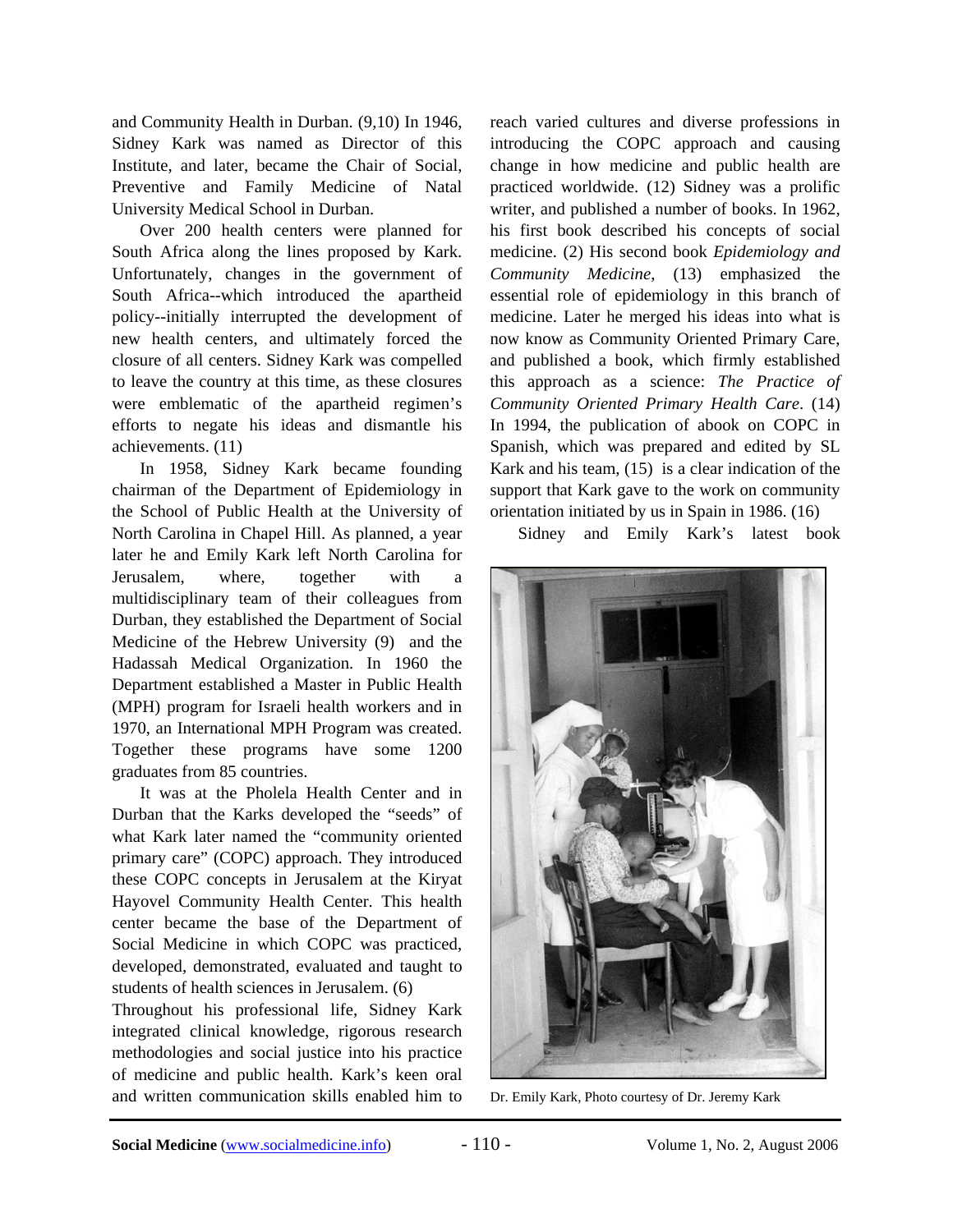*Promoting Community Health: From Pholela to Jerusalem* (6) contains an overview of their work in Social Medicine throughout their professional life.

Among the many articles published about the Karks and their work, one of particular note is the article "What is Social Medicine" from the January 2005 Monthly Review. This article analyses the relationship between Social Medicine and social concerns in the twentieth century and makes reference to three "physician activists", including Sidney Kark, Salvador Allende, and Che Guevara. This is the first time that Kark has been mentioned together with Allende and Che. Although each of these men took very different life paths, all three embraced elements of Social Medicine as a means toward social justice. While Salvador Allende and Che Guevara opted for political engagement as expression for their ideology, Sidney Kark chose the field of public health. Keeping in mind the diversity of their paths it is worthwhile to emphasize the common influence for social justice that they brought to the diverse groups of people interested in their life and actions.

I was introduced to the work of these three men in different ways. While working in medical student and professional associations in Uruguay and Latin America, in the 1960's and 1970's, I became familiar with Salvador Allende's social medicine ideology and his involvement in academic and political life. Che Guevara's political involvement was, of course, well known, and I had the opportunity to meet him in the beginning of 1965. Our conversation led me to a deeper study of his written works in Social Medicine. One of Che's writings that was never finished, "The Doctor's Role in Latin America", was planned as "...a long essay in fourteen chapters covering not only public health problems, clinical problems, and the economy of disease and its geopolitics, but also projections for the "socialist future" of social medicine in the continent". (17)

My relationship with Sidney Kark began in 1972, when I studied public health under him, later



Sidney & Emily Kark, Photo courtesy of Dr. Jeremy Kark

I worked with him. Eventually, I became Director of the Hadassah Community Health Center. Throughout the years, even after his retirement in 1981, he and I shared our international activities in community medicine and COPC.

The greatly differing public life of these three physicians should not prevent us from identifying their central agreement on the social determinants of health, and hence of the main elements of Social Medicine.

Sidney Kark passed away in April 1998.

## **Current relevance of this text**

Kark's article on the "Social pathology of syphilis in Africans" published in 1949, identified social dislocation, migrant labor, living conditions and lack of psychological support as responsible for the spread of STI; this paper was recently republished in the International Journal of Epidemiology. (18) It was accompanied by several articles that emphasized the relevance of Kark's 1949 paper for understanding the HIV/AIDS epidemic of today. (11,19-21)

The publication in this issue of *Social Medicine* of the chapter "A Practice of Social Medicine" written in 1962 is relevant today from diverse points of view:

a) There is increasing interest and consideration of the Social Medicine dimension in the policy and organization of health care. The launching of this Journal (*Social Medicine*) in early 2005 is one evidence of this. So is the growing availability of data from Latin America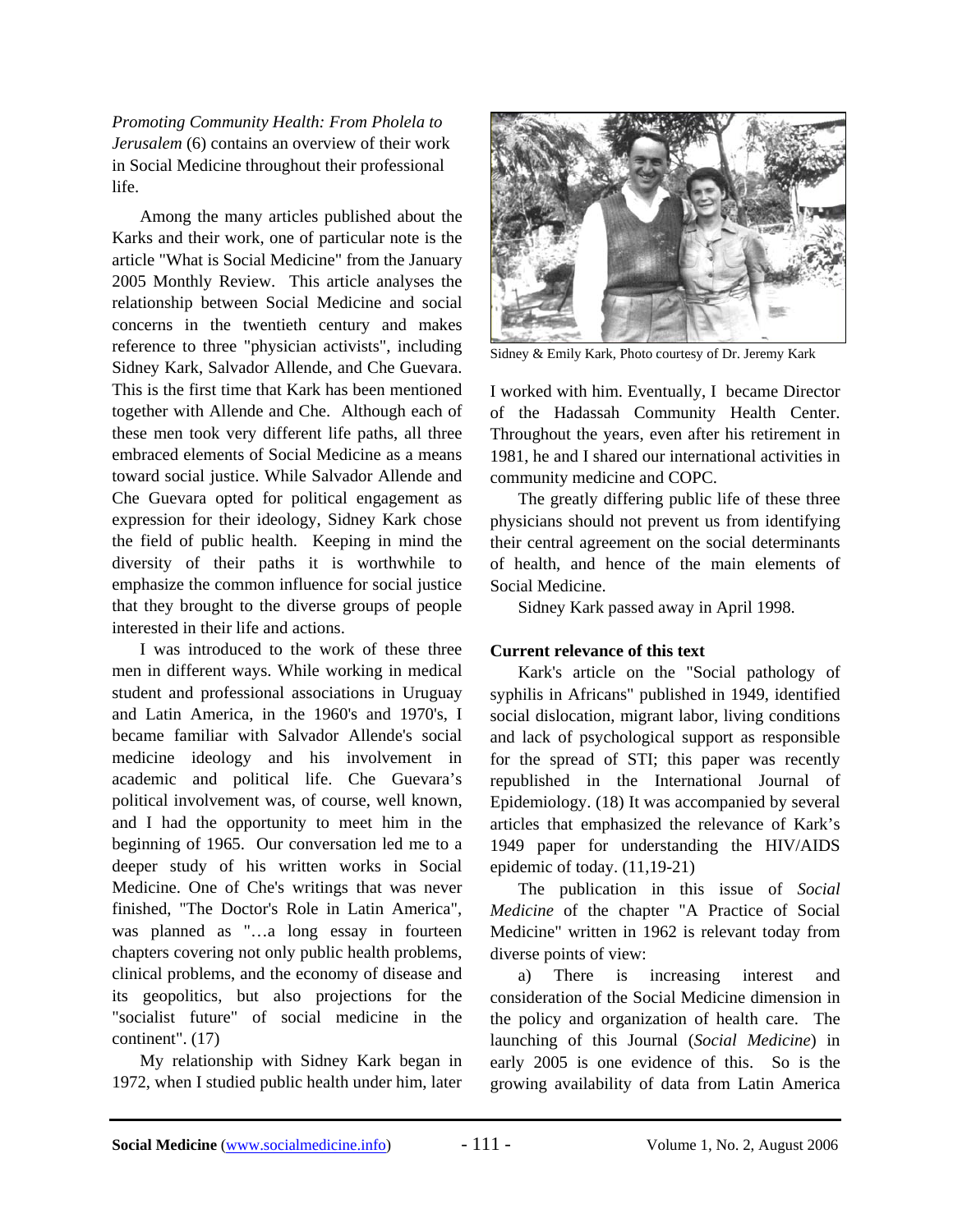on the development and experiences of Social Medicine. (22) And Social Medicine has been incorporated as the predominant public health course in a survey of 16 medical schools in six southeastern European countries. (23)

b) Countries in which family physicians are key components of the health team in primary care are places where the dimension of Social Medicine has a strong potential to be fully expressed. There are two distinctly different groups of family physicians: those physicians who give emphasis to the development of clinical skills and of communication skills in the patient-doctor relationship as the core of this specialty in primary care, and those physicians who argue that family medicine should naturally merge with community medicine. The attitudes of World Organization of Family Doctors (WONCA: World Organization of National Colleges, Academies and Academic Associations of General Practitioners/Family Physicians) have become more favorable toward social medicine. The Durban Declaration (24), signed by WONCA, affirms the need for family physicians to extend their field of action from the individual and the family into the community. The WONCA Guidebook on "Improving Health Systems: the Contribution of Family Medicine" analyzes the different roles of Family Medicine in the implementation of Primary Health Care based on Kark's approach and experience in COPC. (25) The experience in the last fifteen years in the training of Spanish family physicians in COPC shows that the interest for an extension of clinical activities and identification with the community component of the specialty (in Spain the specialty is called Family and Community Medicine) is present in the physicians as well as in the residents and nurses. (26)

c) In order to deal with the negative results of fragmentation of health services, international health organizations are recommending the integration of medicine and public health. (27) The integration requires that both disciplines are seen as equal even complementary; this, in turn, implies a change of attitudes by professionals involved in each of the disciplines. Social Medicine could play

an important role in this integration through its emphasis on the importance of the social determinants of health in the assessment of health, and intervention in both individual health care and in population care. This integration could deal with inequalities in health by taking into account the importance of human rights for health. The implementation of this integration requires study of the fundamentals and methods such as those clearly described and analyzed in Kark's Chapter I reproduced here.

d) COPC exemplifies the programmatic aspects of Social Medicine that can serve as a bridge between primary care and public health. The elements of COPC that constitute the bridge are (28):

As part of *Primary Care* functions:

- Demographic and health surveillance
- Screening and treatment in clinical care
- Counseling individual, familial, community
- **Team responsibility for identifying health** needs and addressing the prioritized health conditions

As part of *Public Health* functions:

- Health care for a defined total population
- $\blacksquare$  Use of epidemiology, behavioral & social sciences
- $\blacksquare$  Identification/ promotion of community involvement
- Promotion of inter-sectorial coordination

e) COPC has an important role to play in the renewal of primary health care (PHC). As a result of an extensive study on the performance of the Primary Health Care approach in the American Region carried out by PAHO, the Ministers of Public Health approved a Declaration for Renewing of Primary Health Care. (29) The principles of Community Oriented Primary Care (COPC) were considered as one of the approaches to primary health care. At the same time, an historical analysis published in the American Journal of Public Health on the origin and development of the Primary Health Care (PHC) approach promoted by WHO since the Alma Ata Conference, traced PHC to the pioneer work of Kark in South Africa. (30;31)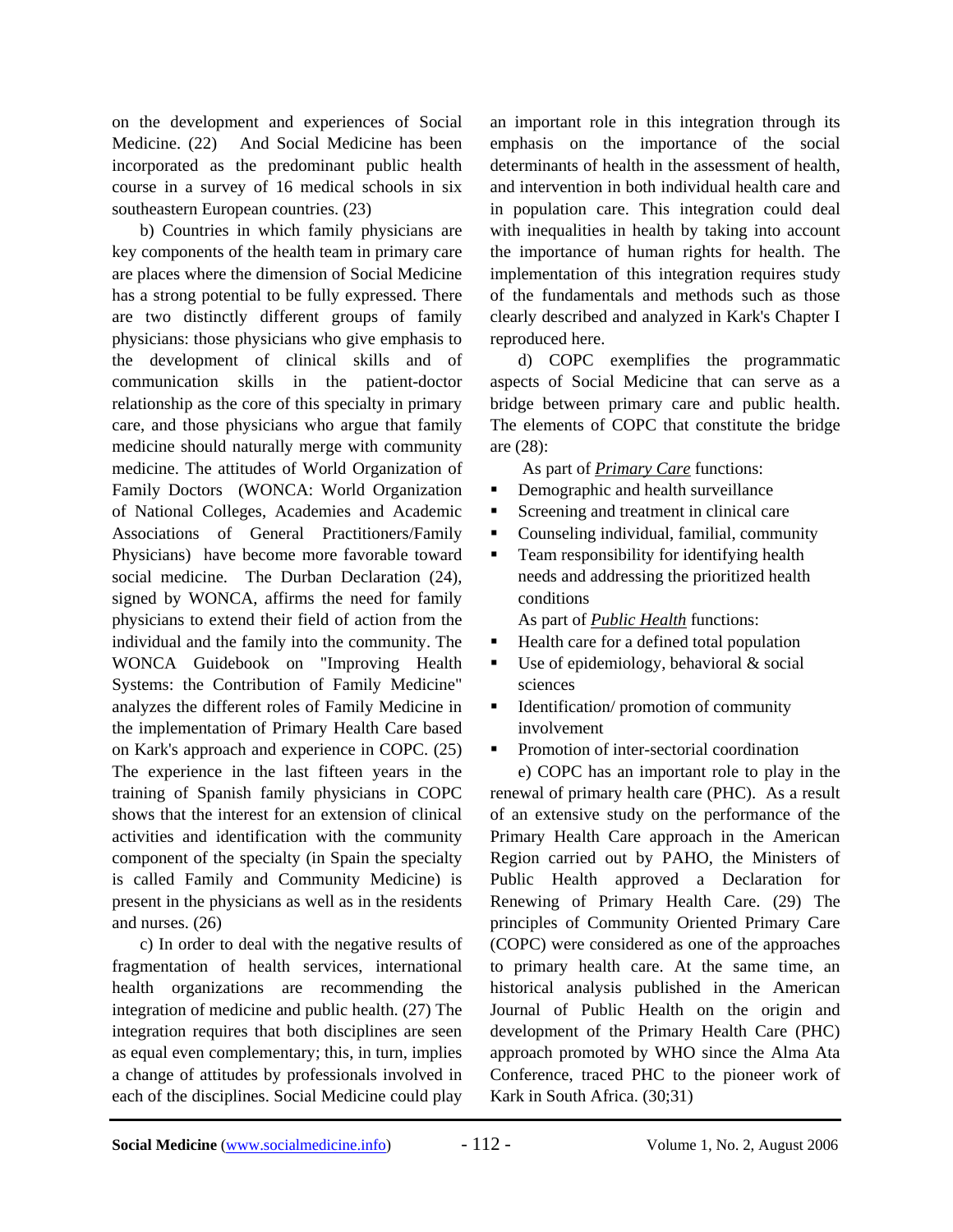#### **Some recollections of Sidney Kark**

Re-reading Kark's Chapter brings back memories and thoughts about my first experience of his teaching in 1972-74 when I was a student in the International MPH Program. Kark described to us his work in the 40's and 50's in South Africa. Those very same principles and similar methods constituted the practice carried out by Kark and his team at the Hadassah

Community Health Center in Jerusalem from the early 60's. It is the same framework and content of principles that we teach varied audiences in different countries today. It is this consistency of the concepts and approach, in COPC as an expression of Social Medicine that continues to stimulate interest in the learning, teaching and practice of this type of delivery of health care at the community level.

In 1972, in his Course of Epidemiology and Social Medicine, Kark described Social Medicine in very simple terms as "the social in medicine"; he taught that "the social" should always be considered when referring to assessment or diagnosis and regarding intervention or care.

Since 1974 I worked with Professor Kark in the practice, teaching and research of COPC in the Department of Social Medicine. On his retirement I had the privilege of taking on the responsibility of the COPC teaching in the

Jerusalem School of Public Health and Community Medicine. Now we have the privilege and the responsibility of continuing his practice, through the critical application of the community orientation toward maintaining and improving the health of the public.

#### **Post-script**

While preparing this paper in December 2005, I was in touch with Emily Kark, life-long companion and colleague of SL Kark with whom I shared reflections and data. Sadly, Emily Kark passed away on January  $8<sup>th</sup>$ , 2006.

#### **Acknowledgements**

I would like to thank Rosa Gofin for her critical inputs in the preparation of this paper.

#### *- Jaime Gofin*

#### **References**

- 1. Kark SL, Steuart GW, editors. A Practice of Social Medicine: A South African Team's Experiences in Different African Communities. Edinburgh: E&S Livingstone Ltd., 1962.
- 2. Gofin J. Integrating Medicine and Public Health. On behalf of the Task Force on "Integrating Medicine and Public Health. Network Towards Unity For Health Newsletter" 2005; 24:6-13.



Pictured in front of the Hadassah Community Health Center in Jerusalem, is the 1988 class of the Community Oriented Primary Care Workshop of the International MPH Program. Seated left to right are some of the teachers: A Ifrah, R Gofin, SL Kark, JH Abramson, J Gofin; Photo courtesy of Dr. Jaime Gofin.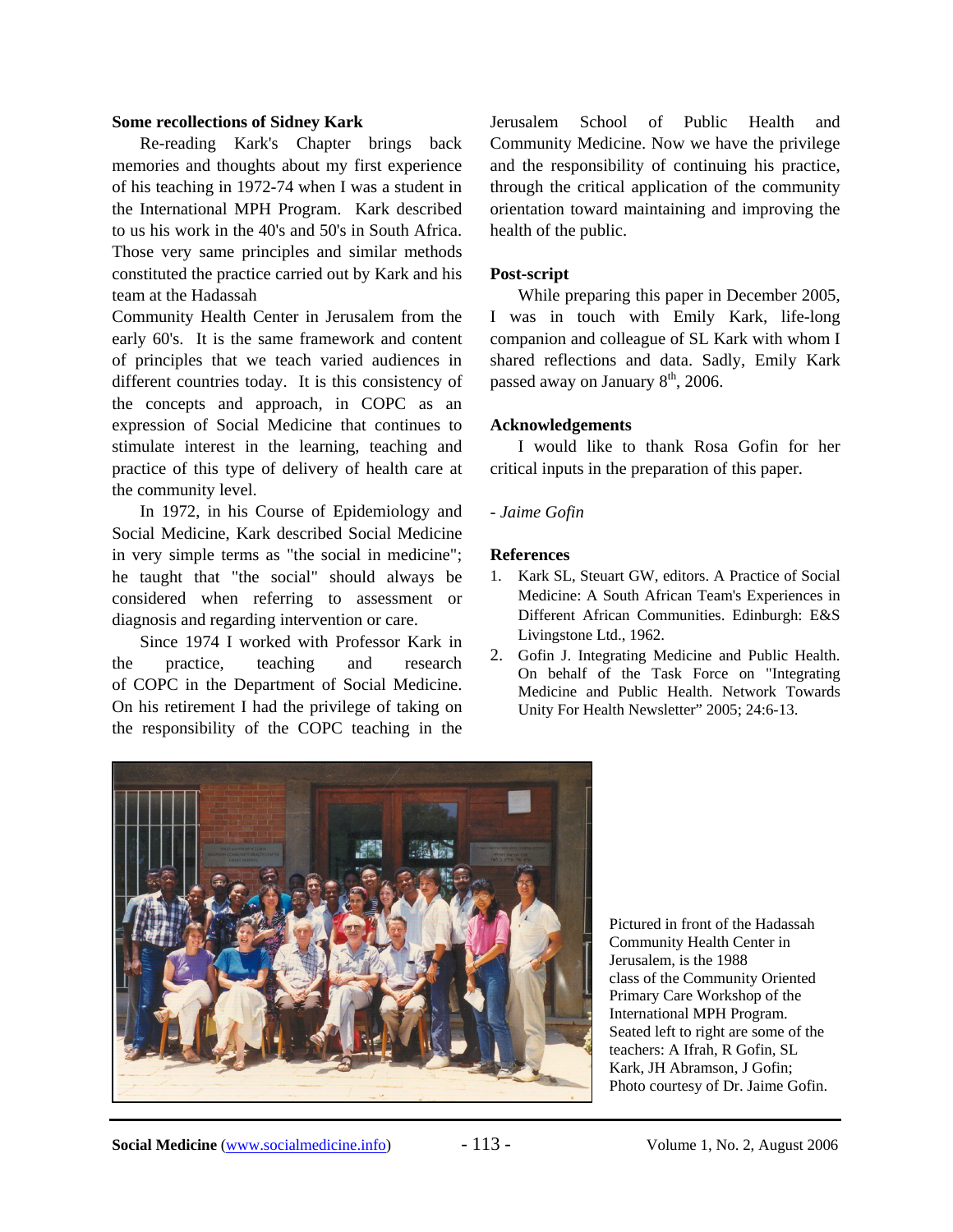- 3. Tones K. Health promotion, health education and the public health. In: Detels R, McEwen J, Beaglehole R, Tanaka H, editors. Oxford Textbook of Public Health. Oxford: Oxford University Press, 2002.
- 4. Paul J. Clinical Epidemiology. Journal of Clinical Investigation 1938; 17:539-541.
- 5. Kark SL, Kark E. Promoting Community Health: From Pholela to Jerusalem. Johannesburg: Witwatersrand University Press, 1999.
- 6. Kark SL. The economic factor in the health of the Bantu in South Africa. Leech 1934;  $5.18 - 22$
- 7. Kark SL. Problems of National Health. Leech 1935; 6:12-19.
- 8. Kark JD, Abramson JH. Sidney Kark's contributions to epidemiology and community medicine. Int J Epidemiol 2003; 32(5):882-884.
- 9. Susser M. Pioneering community-oriented primary care. Bull World Health Organ 1999; 77(5):436-438.
- 10. Gazi C. Commentary: the legacy of Sidney Kark. Int J Epidemiol 2003; 32(2):187.
- 11. Gofin J. International applications of S.L. Kark's COPC Model. A Memorial to Professor Sidney L. Kark. Jerusalem: Alumni Association of the Braun Hebrew University - Hadassah School of Public Health and Community Medicine, 1999.
- 12. Kark SL. Epidemiology and Community Medicine. New York: Appleton-Century-Crofts, 1974.
- 13. Kark SL. The Practice of Community-Oriented Primary Health Care. New York: Appleton-Century-Crofts, 1981.
- 14. Kark SL, Kark E, Abramson JH, Gofin J. Atencion Primaria Orientada a la Comunidad. Barcelona: DOYMA, 1994.
- 15. Gofin J, Foz G. La Orientacion Comunitaria de la Atencion Primaria: un Legado del Prof. SL Kark (1911-1998). Aten Primaria 1999; 23:97-103.
- 16. Taibo II P. Ernesto Guevara, tambien conocido como el Che. Barcelona: Editorial Planeta, 2003.
- 17. Kark SL. The social pathology of syphilis in Africans. 1949. Int J Epidemiol 2003;

32(2):181-186.

- 18. Ebrahim S. The lessons of history. Int J Epidemiol 2003; 32(2):177.
- 19. Reddy PS, Mbewu AD, Nogoduka CM. Commentary: sexually transmitted infection in South Africa: 50 years after Sidney Kark. Int J Epidemiol 2003; 32(2):187-189.
- 20. Myer L, Morroni C, Susser ES. Commentary: the social pathology of the HIV/AIDS pandemic. Int J Epidemiol 2003; 32(2):189-192.
- 21. Eldredge JD, Waitzkin H, Buchanan HS, Teal J, Iriart C, Wiley K et al. The Latin American Social Medicine database. BMC Public Health 2004; 4:69.
- 22. Likic R, Dusek T, Horvat D. Analysis and prospects for curricular reform of medical schools in Southeast Europe. Med Educ 2005; 39(8):833-840.
- 23. The Durban Declaration. Durban: 1997. Available at www.rudasa.org.za/.
- 24. Boelen C, Haq C, Hunt V, Rivo M, Shahady E. Improving health systems: The contribution of family medicine – A Guidebook. Singapore: World Organization of Family Doctors (WONCA); Bestprint Printing Company, 2002.
- 25. Foz G, Gofin J, Montaner I. Atencion Primaria Orientada a la Comunidad. In: Martin Zurro A, Cano Perez J, editors. Atencion Primaria –conceptos, organizacion y practica clinica. Madrid: Elsevier, 2003: 345-364.
- 26. Gofin J. Integrating Medicine and Public Health. On behalf of the task Force on "Integrating Medicine and Public Health. Network Towards Unity For Health Newsletter" 2005; 24:6-13.
- 27. Gofin J. Bridging the gap between medicine and public health: the Community Oriented Primary Care (COPC) approach. Presentation at the American Public Health Association (APHA) 132 Annual Meeting, Washington, DC: 2004.
- 28. Regional Declaration on the new orientations for Primary Health Care (PHC): Renewing Primary Health Care in the Americas: A Strategic and Programmatic Orientation for the Pan American Health